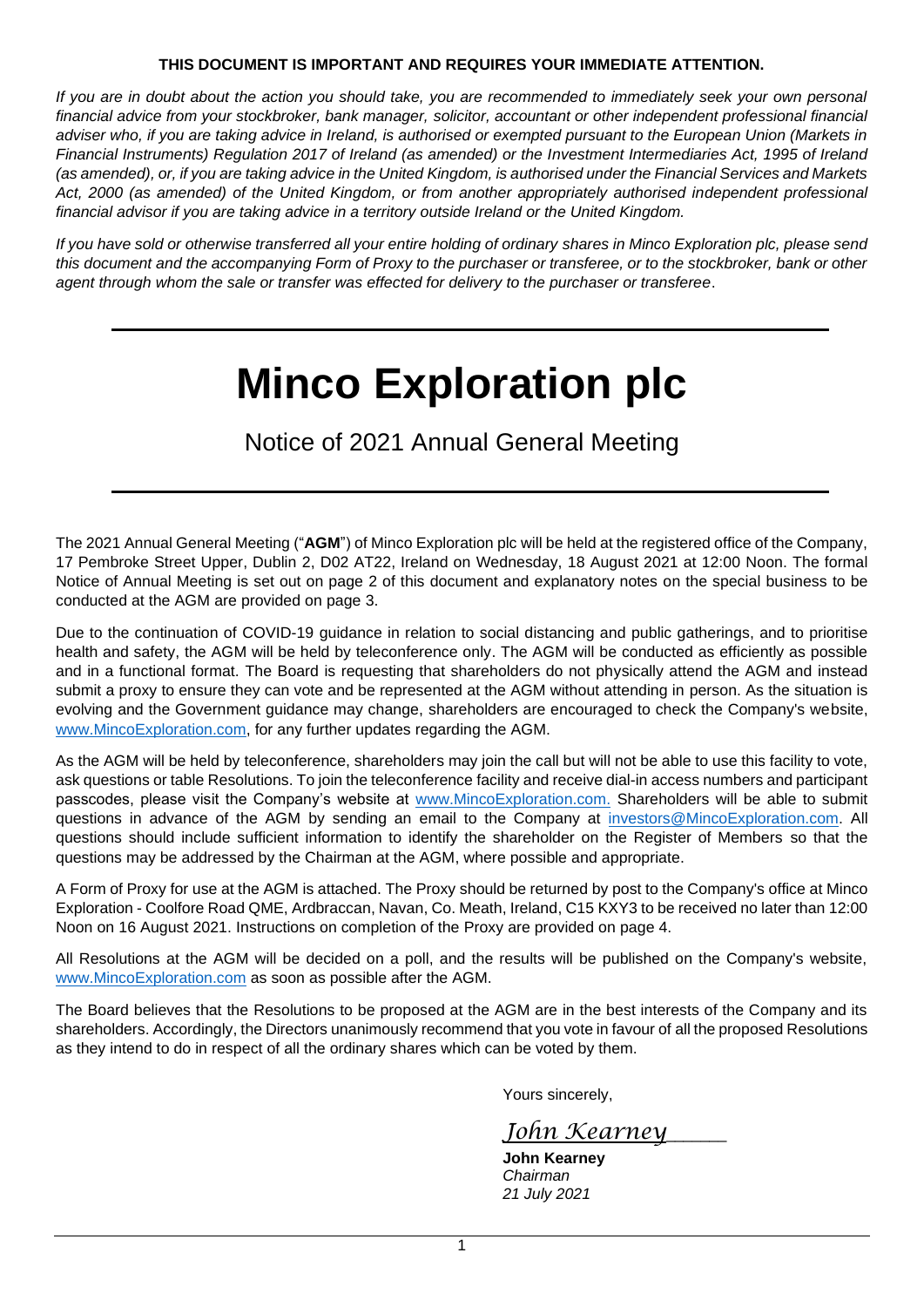## **Notice of Annual General Meeting of**

**MINCO EXPLORATION PLC**

**NOTICE IS HEREBY GIVEN** that the Annual General Meeting ("**AGM**") of Minco Exploration plc ("**Minco**" or the "**Company**") will be held at the registered office of the Company, 17 Pembroke Street Upper, Dublin 2, D02 AT22, Ireland on Wednesday, 18 August 2021 at 12:00 Noon for the following purposes:

#### **Ordinary Business:**

- 1. To receive and consider the Company's Financial Statements for the year ended 31 December 2020 and the reports of the Directors and Auditor thereon.
- 2. To re-elect John Clifford as a Director, who retires in accordance with Regulation 96(b) of the Articles of Association and being eligible, offers himself for re-election in accordance with Regulation 96(b).
- 3. To re-elect Garth Earls as a Director, who retires in accordance with Regulation 96(b) of the Articles of Association and being eligible, offers himself for re-election in accordance with Regulation 96(b).
- 4. To re-elect Terence McKillen as a Director, who retires by rotation in accordance with Regulation 92 of the Articles of Association and being eligible, offers himself for re-election in accordance with the Regulation 93
- 5. To re-elect Peter McParland as a Director, who retires by rotation in accordance with Regulation 92 of the Articles of Association and being eligible, offers himself for re-election in accordance with the Regulation 93.
- 6. To re-elect Danesh Varma as a Director, who retires by rotation in accordance with Regulation 92 of the Articles of Association and being eligible, offers himself for re-election in accordance with the Regulation 93; and,
- 7. To re-appoint UHY Farrelly Dawe White Limited as the Auditor and to authorise the Directors to fix the remuneration of the Auditor for the year ending 31 December 2021.

#### **Special Business:**

#### *Ordinary Resolution*

8. That the authorised share capital of the Company be and is hereby increased (with immediate effect from the passing of this Resolution) from €1,000,000 divided into 100,000,000 Ordinary Shares of €0.01 each to €5,000,000 divided into 500,000,000 Ordinary Shares of €0.01 each by the creation of 400,000,000 Ordinary Shares of €0.01 each, such shares to rank pari-passu in all respects with the existing Ordinary Shares in the capital of the Company.

#### *Special Resolution*

9. That the Memorandum of Association be amended by the deletion of Clause 5 in its entirety and replaced with the following Clause 5,

> "The share capital of the Company is €5,000,000 divided into 500,000,000 Ordinary Shares of €0.01 each, with the power to increase or decrease the share capital. The capital may be divided into different classes of shares with any preferential, deferred or special rights or privileges attached thereto, and from time to time the Company's regulations may be varied so far as may be necessary to give effect to any such preference, restrictions or other terms."

#### *Ordinary Resolution*

10. The Directors be and are hereby generally and unconditionally authorised pursuant to Section 1021 of the Companies Act 2014 ("**2014 Act**"), in substitution for all existing such authorities, to exercise all powers of the Company to allot relevant securities (within the meaning of Section 1021 of the 2014 Act) provided that such power shall be limited to the allotment of relevant securities up to a maximum aggregate nominal value equal to the nominal value of the authorised but unissued ordinary share capital of the Company from time to time. The authority hereby conferred shall expire on 18 August 2026, unless previously revoked, renewed or varied by the Company, save that the Company may before such expiry date make an offer or agreement which would or might require relevant securities to be allotted after such authority has expired and the Directors may allot relevant securities in pursuance of such offer or agreement as if the authority hereby conferred had not expired.

#### *Special Resolutions*

- 11. Subject to the passing of Resolution 10 above that the Directors be and are hereby empowered pursuant to Section 1022 and Section 1023(3) of the Companies Act 2014 ("**2014 Act**"), in substitution for all existing such authorities, to allot equity securities (within the meaning of Section 1023 of the 2014 Act) for cash pursuant to the authority conferred by Resolution 7 above as if Section 1022(1) of the 2014 Act did not apply to any such allotment provided that this power shall be limited to the allotment of equity securities (including, without limitation, any shares purchased by the Company pursuant to the provisions of the 2014 Act and held as treasury shares) up to an amount equal to the aggregate nominal value of the authorised but unissued ordinary share capital of the Company from time to time. The authority hereby conferred shall expire 18 August 2026, save that the Company may before such expiry, make an offer or agreement which would or might require relevant securities to be allotted after such authority has expired and the Directors may allot relevant securities in pursuance of such offer or agreement notwithstanding that the power hereby conferred had not expired. The authority hereby conferred may be renewed, revoked or varied by special resolution of the Company.
- 12. That the Articles of Association of the Company, which have been signed by the Chairman of this AGM for identification purposes and which have been available for inspection since the date of the Notice of this AGM, be approved and adopted as the new Articles of Association of the Company on and with effect from the conclusion of the AGM and to the exclusion of the existing Articles of Association of the Company.

By order of the Board of Directors,

| "Danesh Varma"                               |  |
|----------------------------------------------|--|
| Danesh K. Varma<br>Secretary<br>21 July 2021 |  |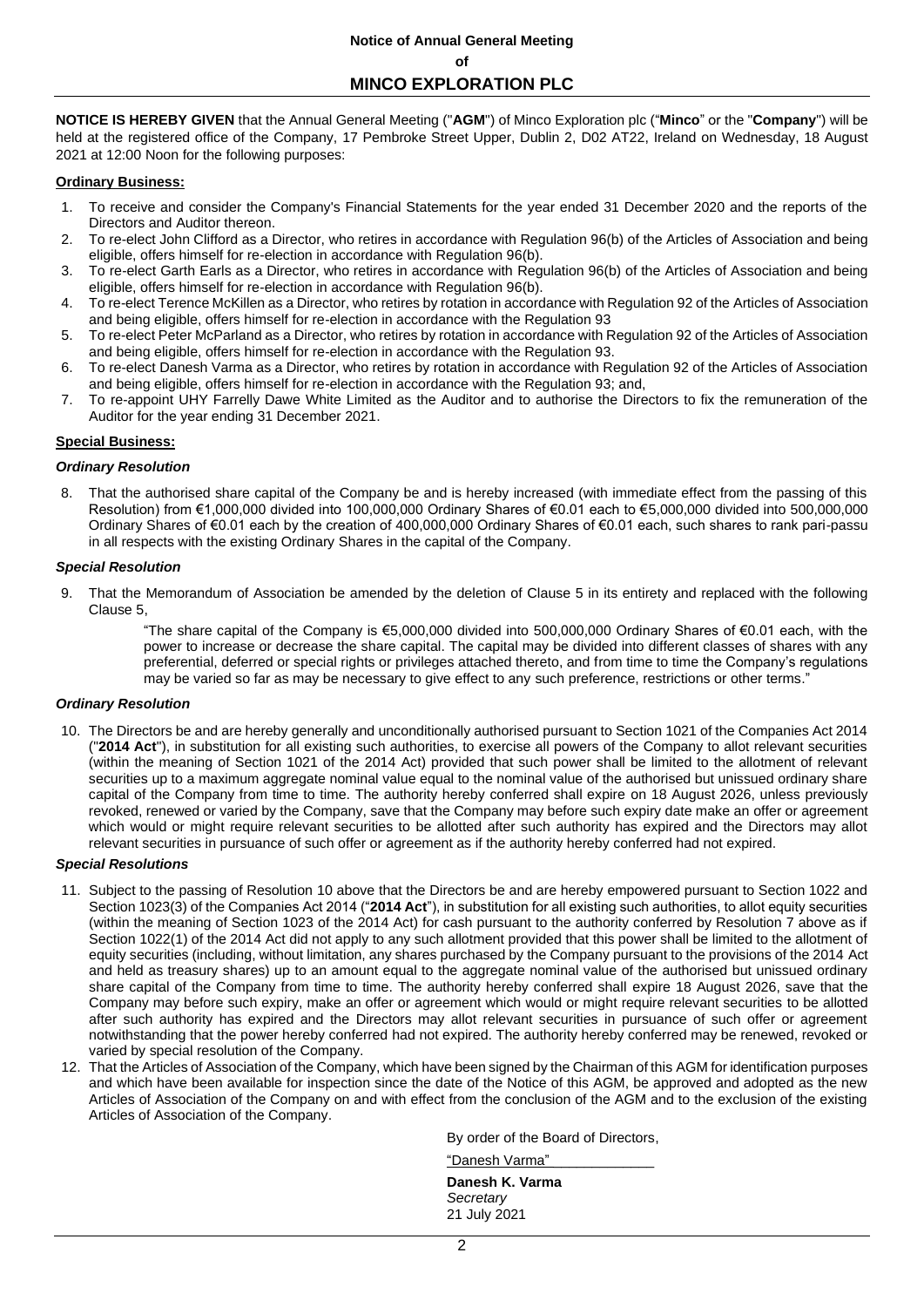## **Explanatory Notes to the Special Business of the AGM**

## **Resolutions No. 8 and 9 Increase in Authorised Share Capital**

To maintain flexibility for the potential requirement to raise financing by the issue of new shares for ongoing exploration, acquisition of new mineral ventures, other activities and working capital, the Company is seeking approval for an increase in the Company's authorised share capital by creation of 400,000,000 new Ordinary Shares of €0.01 each, such shares to rank pari-passu in all respects with the existing Ordinary Shares in the capital of the Company.

## **Resolution No. 10 Authority to Allot Relevant Securities**

By Resolution 10, the Directors will, at the AGM, seek a general authority under Section 1021 of the Companies Act, 2014 to allot shares up to a maximum aggregate nominal value equal to the nominal value of the authorised but unissued ordinary share capital of the Company from time to time. The authority will, expire five years from the date of the AGM.

## **Resolution No. 11 Authority to Disapply Statutory Pre-emption Rights**

Shareholders are being asked to renew for a period of five years, the Directors' authority to allot shares for cash pursuant to the authority conferred by Resolution 10 above as if Section 1022(1) of the 2014 Act did not apply to any such allotment, that is otherwise than in accordance with statutory pre-emption provisions in the event of a rights issue or in respect of any other issue of equity securities for cash up to a maximum aggregate nominal value equal to the nominal value of the authorised but unissued ordinary share capital of the Company from time to time. The Directors will exercise this authority only if they consider this to be in the best interests of shareholders generally at that time.

## **Resolution No.12 Approval and Adoption of New Articles of Association of the Company**

Resolution 12 is being proposed as a Special Resolution for the purposes of the 2014 Act (to be approved by 75% or more of votes cast, in person or by proxy) as the Company seeks to adopt new Articles of Association. The purpose of adopting new Articles of Association is to make provision for the use of an authorized securities settlement system operated by a central securities depository ("**CSDs**") and to provide for the rights of the owners who hold their shares indirectly through such system or depository (including Euroclear Bank and Euroclear Nominees), and the conditions attaching to such indirect rights.

For trading in the shares of listed companies to be settled electronically (a requirement of the stock exchanges in Ireland and London, including AIM), the shares must be in "uncertificated" or "dematerialized" form. Access to electronic settlement of trades in the Company's Shares is necessary to meet the eligibility criteria for admission to trading on Euronext Dublin and/or AIM. EU law requires that CSDs who operate securities settlement systems for EU securities (which includes the Company's Shares) are authorized under the EU Central Securities Depositories Regulation (Regulation (EU) No. 909/2014) ("**CSDR**").

Uncertificated shares in Irish-incorporated companies, (whether they are listed and/or admitted to trading in Ireland and/or London) were previously held and transferred electronically via the CREST System, which is a London-based central securities settlement system operated by Euroclear UK & Ireland Limited ("**EUI**"). The EUI/CREST System is no longer a recognized CSD as a result of the United Kingdom's withdrawal from the EU ("**Brexit**"). As a result, shares in Irish-incorporated companies must now be traded via the CSD system operated by Euroclear Bank SA/NV, an international CSD incorporated in Belgium (the "**Euroclear System**").

The Euroclear System is an 'intermediated' or 'indirect' system, under which the rights of participants in the Euroclear System are governed by Belgian law. Title to all Shares which are admitted to/deposited in the Euroclear System will be held by a single nominee shareholder - Euroclear Nominees Limited ("**Euroclear Nominees**"), who will then be recorded on the register of members of the Company as the holder of the legal title to those Shares. The new Articles of Association also include provisions which are intended to facilitate the exercise in appropriate circumstances of certain Shareholder rights which would otherwise not be exercisable directly by participants in the Euroclear or other securities settlement system.

The proposed changes to the Articles of Association, will not impact the on-going business operations of the Company. The Company will remain headquartered, incorporated and resident for tax purposes in Ireland. No other material changes from the existing Articles are proposed in the proposed new Articles of Association (other than the increase on authorised capital contemplated in Resolution 8 above).

A copy of the new Articles of Association in the form proposed by Resolution 12 is available on the Company's website, [www.MincoExploration.com,](http://www.mincoexploration.com/) (and will be so available until the conclusion of the AGM), and at its registered office and will also be available for inspection for at least fifteen minutes before, and for the duration of, the AGM.